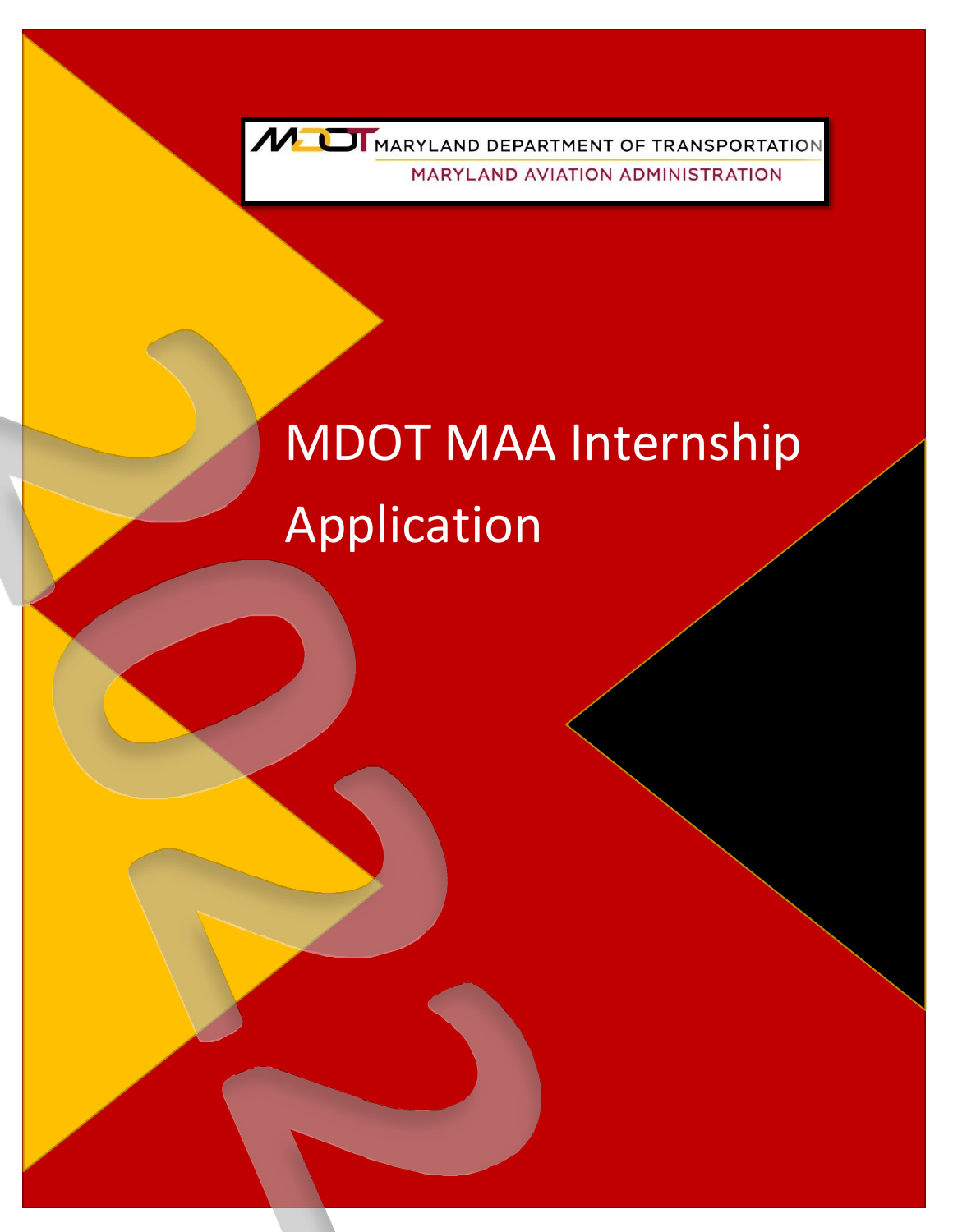The Maryland Department of Transportation Maryland Aviation Administration (MDOT MAA) is the owner and operator of Baltimore/Washington International Thurgood Marshall Airport (BWI Marshall) and Martin State Airport (MTN). MDOT MAA's mission is to efficiently, effectively and economically procure the required materials and services necessary to provide outstanding airport facilities and services for the traveling public, the airline industry and the State of Maryland.

MDOT MAA is actively seeking opportunities to develop the future workforce, through dynamic and engaging internship opportunities. The MDOT MAA's Internship Program will equip college students with knowledge of the transportation and aviation industry, while simultaneously providing insight on MDOT MAA's contributions to the State of Maryland.

The program goals include:

- **•** Offer college students knowledge and experience that will assist with transitioning from full-time student into professional employees.
- **•** Provide an understanding of the transportation industry and MDOT MAA's organizational structure.
- Enhance leadership skills, teamwork, communication and job knowledge through Competency-Based Learning.



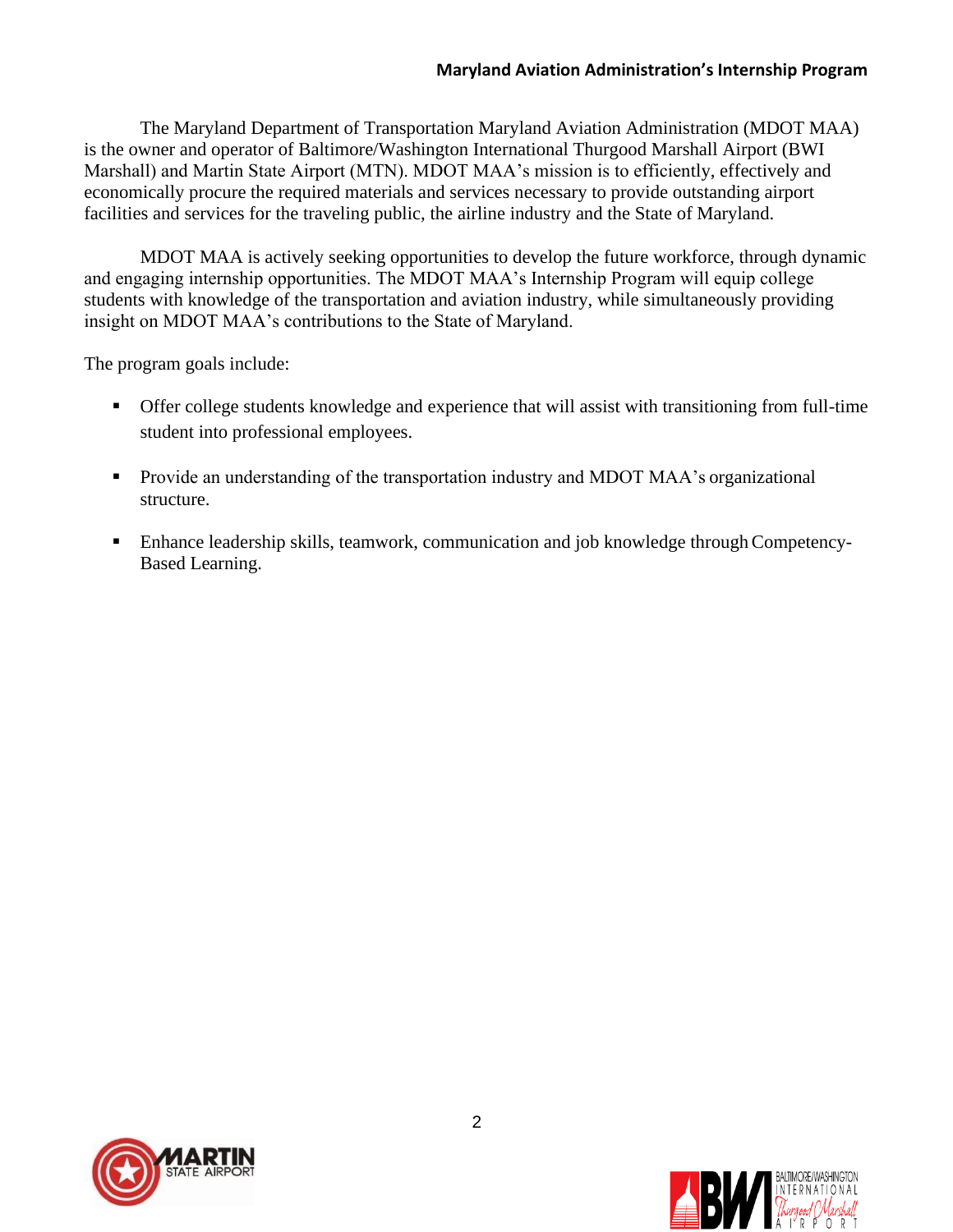## **Purpose of the MDOT MAA Internship Program:**

The purpose of the MDOT MAA Internship Program is to provide a unique training experience designed to enhance the professional development of students.

## **Interns will be:**

- Assigned challenging tasks and/or projects.
- Required to present final project to SMT
- Provided assignments that complement their academic career/interests.
- Creating a professional network.
- Given broad exposure to the differing areas of the organization.

## **Interns can:**

- Handle day-to-day tasks that will allow the professional staff to pursue more advanced or creative projects.
- Assist the organization in the application process of the latest strategies being implemented.
- Create a positive relationship between the organization and the university/college the intern is attending.
- Recruit other students and generate enthusiasm about the program being offered.



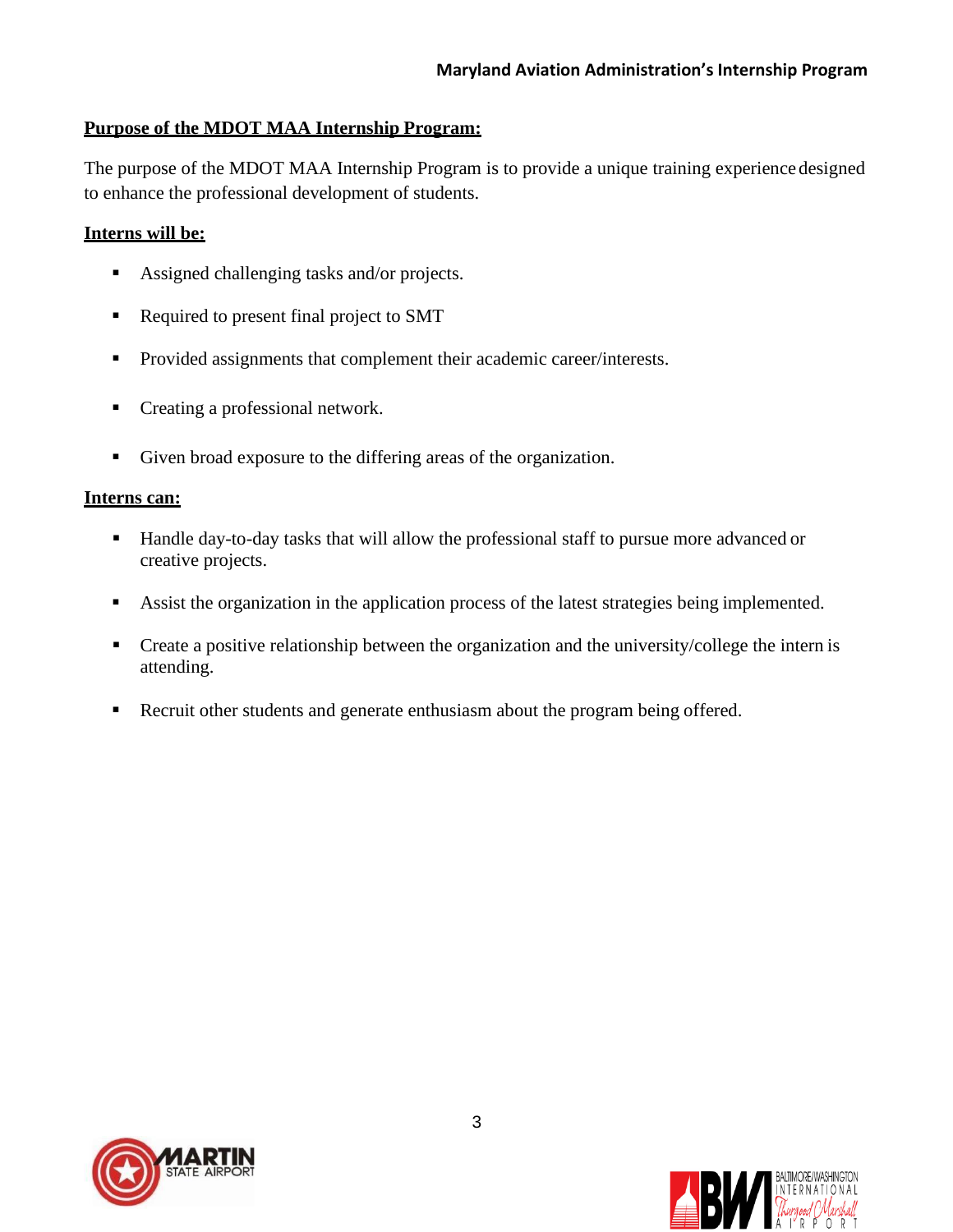# **Application Process & Timeline**

# **Minimum Requirements:**

- Applicant must be currently enrolled in an undergraduate degree program at an accredited college or university
- Major in Aviation, Engineering, Architecture, Information Technology, Finance, Communications, Marketing, Environmental Services, Human Resources, Public Administration, Business Administration and Business Management
- G.P.A of 2.5 or higher
- Must be able to complete and pass all pre-employment screenings
- All instructions from application process followed and all deadlines met

To apply for MAA's Internship Program, the following documents must be provided:

- Completed & signed MAA internship application
- Resume/Cover letter
- **•** Personal Statement (1-page maximum)
- **Transcripts from college/university**

# **All documents must be scanned and/or emailed to [MAAHRServices@bwiairport.com](mailto:MAAHRServices@bwiairport.com)**

## **Timelineof Important Dates/Events**

- Application Process: February 1, 2022 February 28, 2022
- MAA Review Process: March 1, 2022 March 25, 2022
- Interview & Selection Process: March 28, 2022 April 29, 2022
- Internship: June 1, 2022 August 9, 2022

## \*This timeline is subject to change.\*



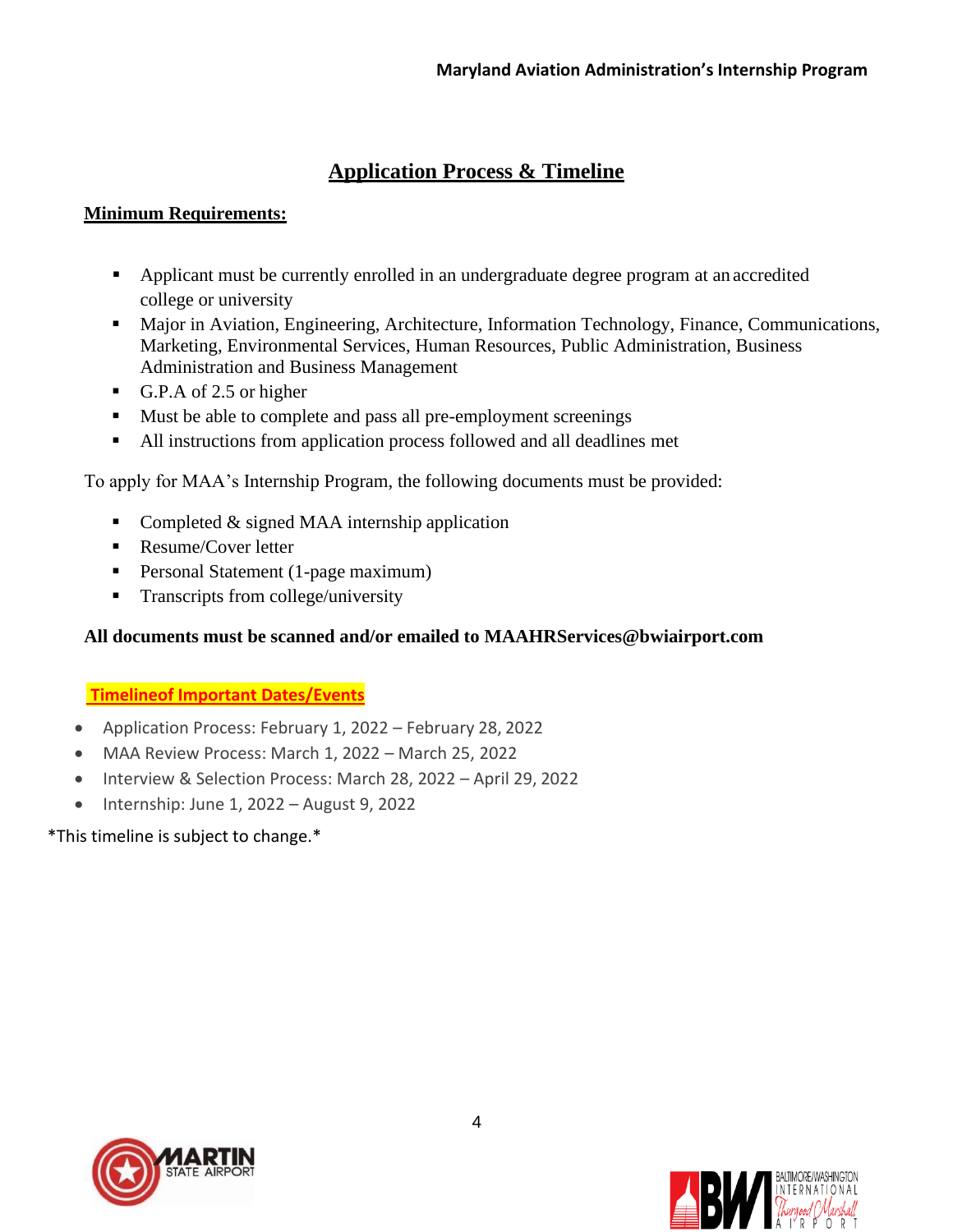| <b>MDOT MAA Internship Application</b>                                                 |                              |                                  |                                                   |                                   |  |
|----------------------------------------------------------------------------------------|------------------------------|----------------------------------|---------------------------------------------------|-----------------------------------|--|
| Name:                                                                                  |                              |                                  |                                                   |                                   |  |
| Address (number, street, city, state, zip code):                                       |                              |                                  |                                                   |                                   |  |
| <b>Phone Number (Home):</b>                                                            |                              | <b>Phone Number (Alternate):</b> |                                                   |                                   |  |
| <b>Academic Institution and Address:</b>                                               |                              |                                  |                                                   |                                   |  |
| <b>University Contact Name:</b>                                                        | <b>Contact Phone Number:</b> |                                  |                                                   | <b>Academic Program Studying:</b> |  |
| <b>Requested Internship Start Date:</b>                                                |                              |                                  | <b>Requested Internship End Date:</b>             |                                   |  |
| Days of Week Intern Can Work: Monday □ Tuesday □ Wednesday □ Thursday □ Friday □       |                              |                                  |                                                   |                                   |  |
| <b>Total Hours Per Week Desired:</b>                                                   |                              |                                  | Specify the Hours Worked Each day (i.e. 9am-5pm): |                                   |  |
| <b>Internship Description</b>                                                          |                              |                                  |                                                   |                                   |  |
| What are three skills you would like to develop and/or enhance during your internship? |                              |                                  |                                                   |                                   |  |
| What are three objectives you would like to achieve by the end of your internship?     |                              |                                  |                                                   |                                   |  |
| What type of internship do you desire? (i.e. project based, observational)?            |                              |                                  |                                                   |                                   |  |



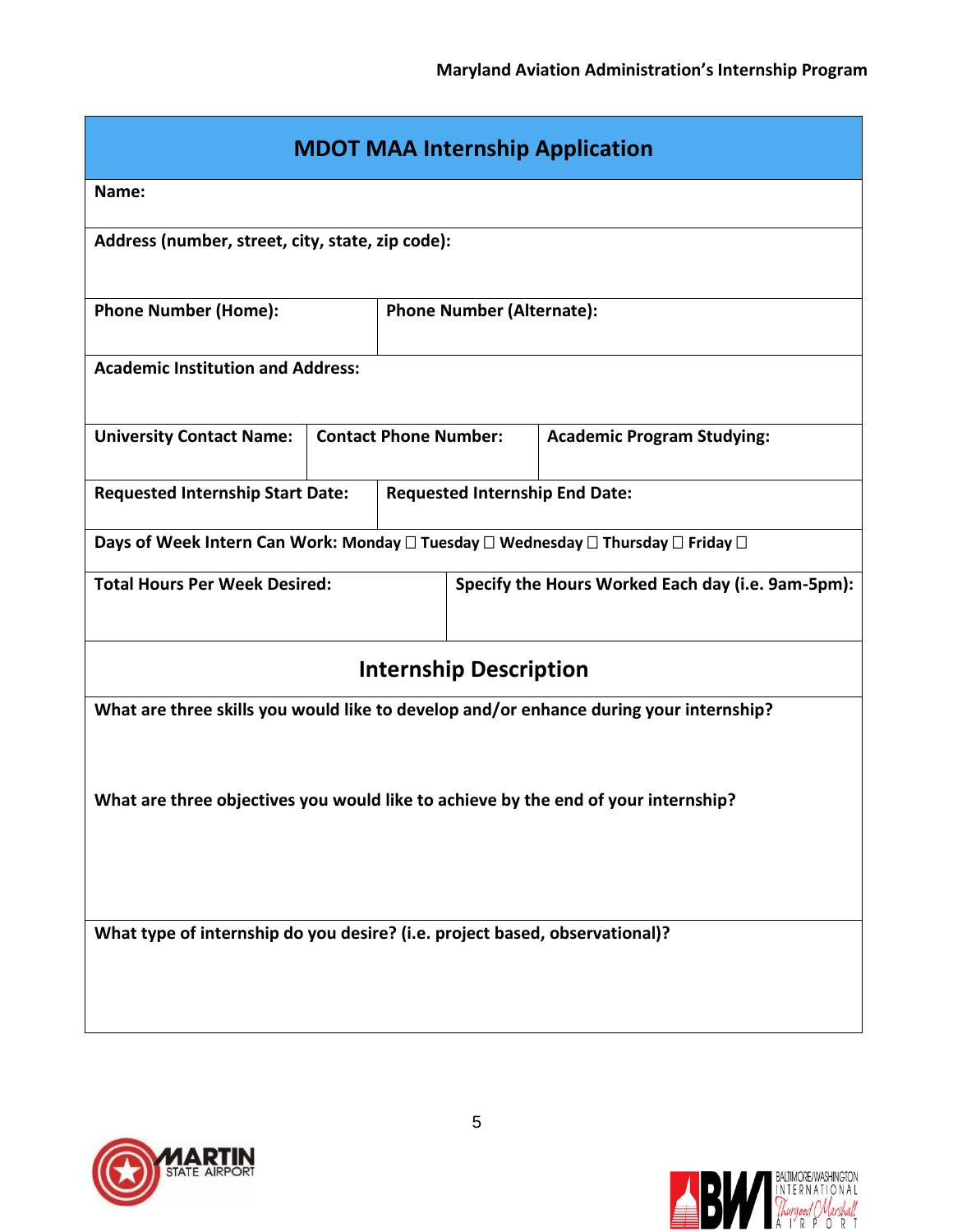# **Personal Statement:**

*Please be sure to include your name in the file name and in the document. Personal Statements may be submitted as a Word document or PDF. Personal Statements should be no more than 1 page (Times New Roman font, double spaced).*

# **Prompt:**

Please write a personal statement narrative in which you address the following:

- Why you are interested in the program?
- What will you bring to the program as an intern?
- How will you link your involvement in the program with your career goals and personal aspirations?
- How do your goals and interests align with the MAA's mission to efficiently, effectively and economically procure the required materials and services necessary to provide outstanding airport facilities and services for the traveling public, the airline industry and the State of Maryland?



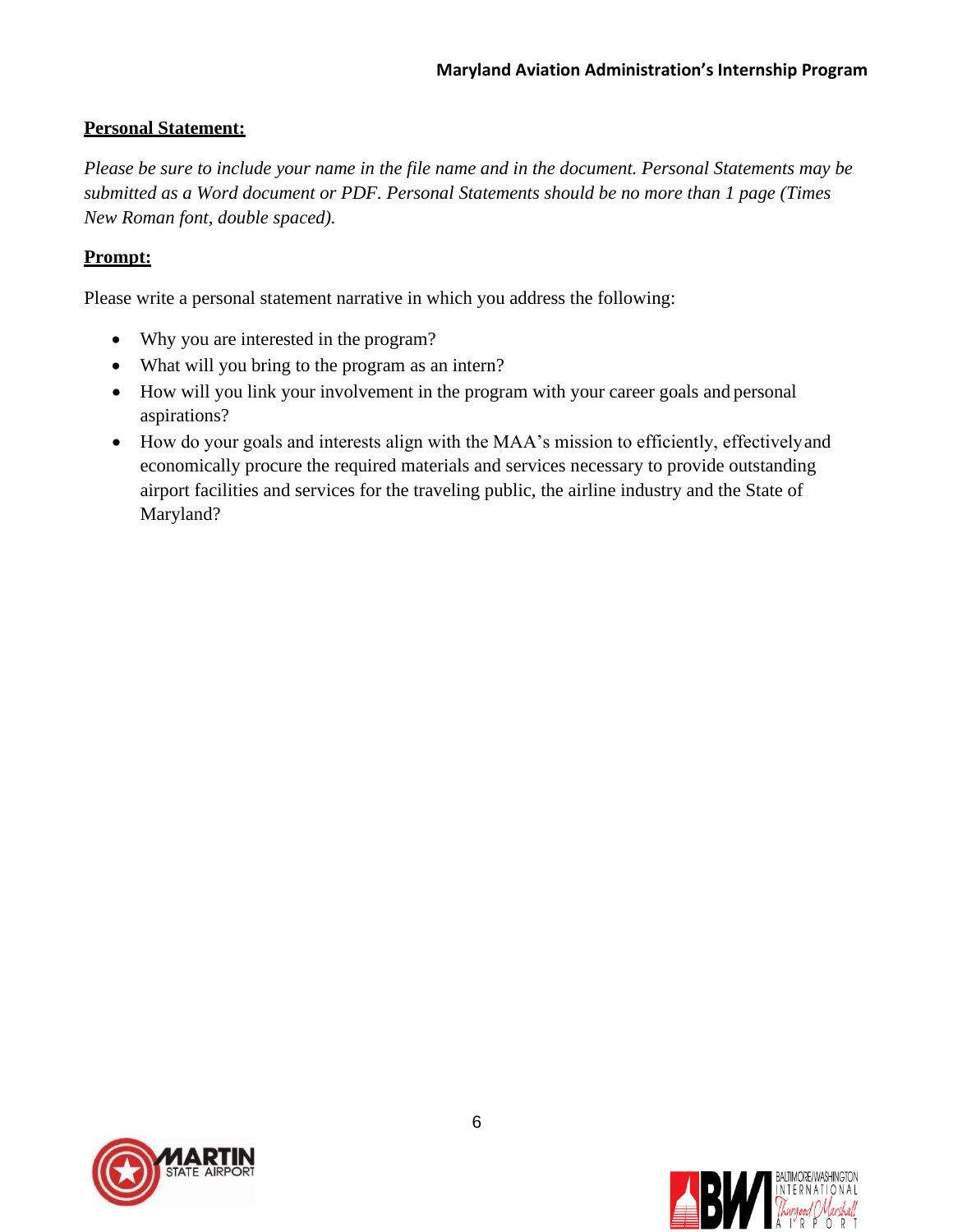## **Maryland Aviation Administration's Internship Program**



### **MEMORANDUM OF UNDERSTANDING INTERNSHIP AGREEMENT OF RESPONSIBILITES**

## **Introduction**

This agreement establishes a basis for mutual understanding between the (Agency, Department or Division Name), the (college or university name) and the college intern, in the implementation of the internship concept as joi in the implementation of the internship concept as joint partners in this relationship. The student intern agrees that he/she is not an employee of the State of Maryland, but shall perform services as agreed by the parties hereto.

### **Objective of Internships**

This internship is designed to strengthen a student's job skills by integrating education with closely related practical work experiences.

#### **Responsibilities of Faculty Coordinator:**

The faculty coordinator assumes overall responsibility for consultation with the company and interns on objectives, agreements and other job-related tasks. The faculty coordinator is available to the student intern in an advisory capacity with respect to assisting the student intern to achieve the stated objective of the internship. The role of the faculty coordinator involves:

- 1. Conducting an individual pre-placement orientation and introducing the student intern to the nature and purpose of the internship.
- 2. Orienting and introducing the company supervisor to the purpose and objectives of theinternship.
- 3. Consulting with the company supervisor and student intern on a regular basis regarding the studentintern's performance.
- 4. Assuming responsibility for the removal of a student intern from the internship setting, whenever necessary.

#### **Responsibilities of Student Intern:**

As the student intern enters the company, he or she is expected to assume, as much as possible,

the role of a regular staff member. The responsibilities include:

- 1. Adhering to company work hours, policies, procedures and rules governing professional staff behavior.
- 2. Adhering to company policies governing the observation of confidentiality and the handling of confidential information.
- 3. Assuming personal and professional responsibilities for his or her actions and activities.
- 4. Maintaining professional relationships with company employees, customers and so forth.
- 5. Utilizing a courteous, enthusiastic, open-minded, critical approach to policies and procedures within the profession.
- 6. Relating and applying knowledge acquired in the academic setting to the company setting.
- 7. Developing a self-awareness in regard to attitudes, values, behavior patterns and so forth that influencework.
- 8. Preparing for and utilizing conferences and other opportunities of learning afforded in the company.
- 9. Being consistent and punctual in the submission of all work assignments to the supervisor and faculty coordinator.
- 10. Providing the faculty coordinator with periodic progress reports.
- 11. Notify your supervisor in advance, if you are unable to attend work or need to adjust yourschedule.
- 12. Record, review and sign weekly time logs and submit to agency supervisor and faculty advisor.